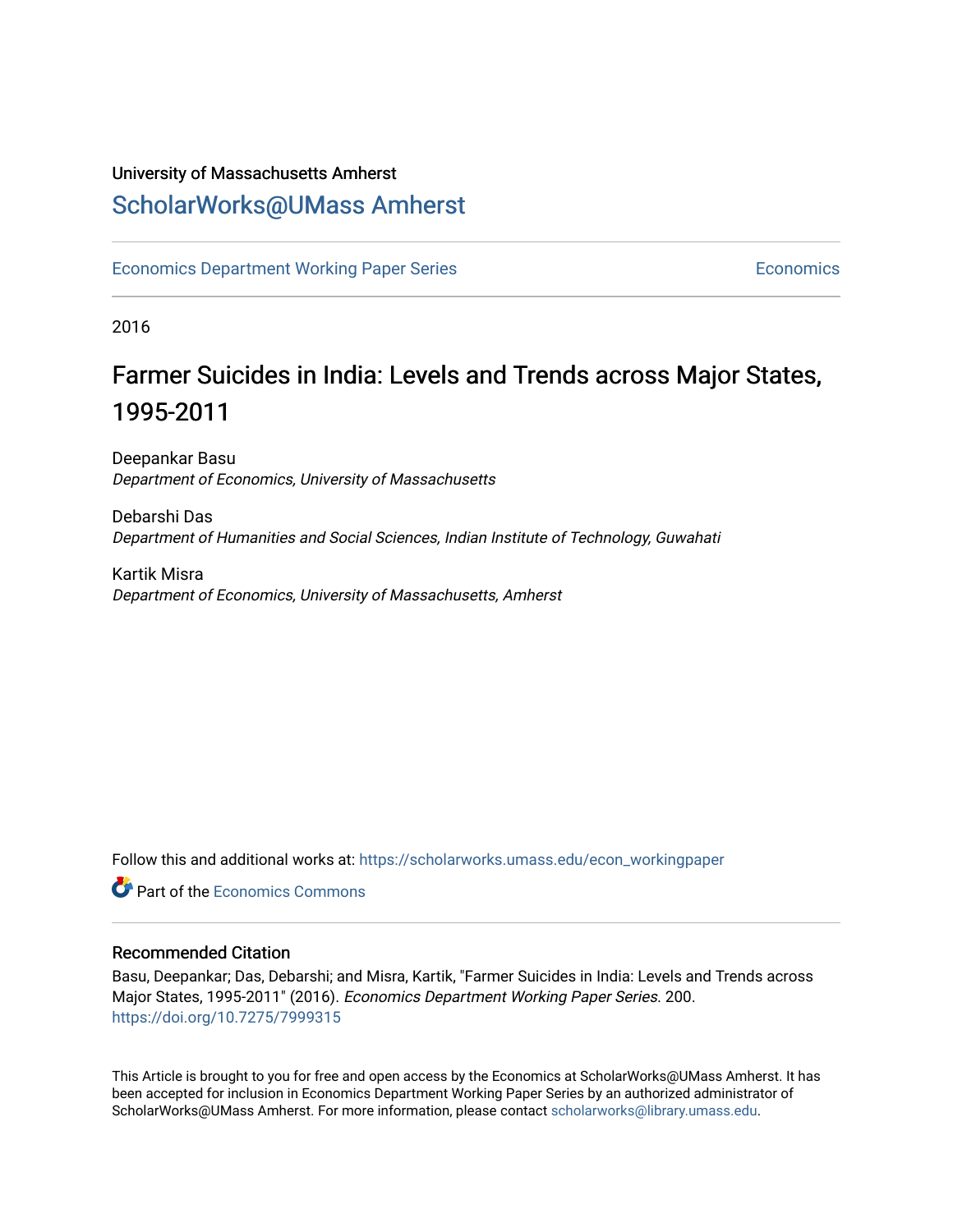# DEPARTMENT OF ECONOMICS

Working Paper

# Farmer Suicides in India: Levels and Trends across Major States, 1995-2011

by Deepankar Basu Debarshi Das Kartik Misra

Working Paper 2016-01



## UNIVERSITY OF MASSACHUSETTS AMHERST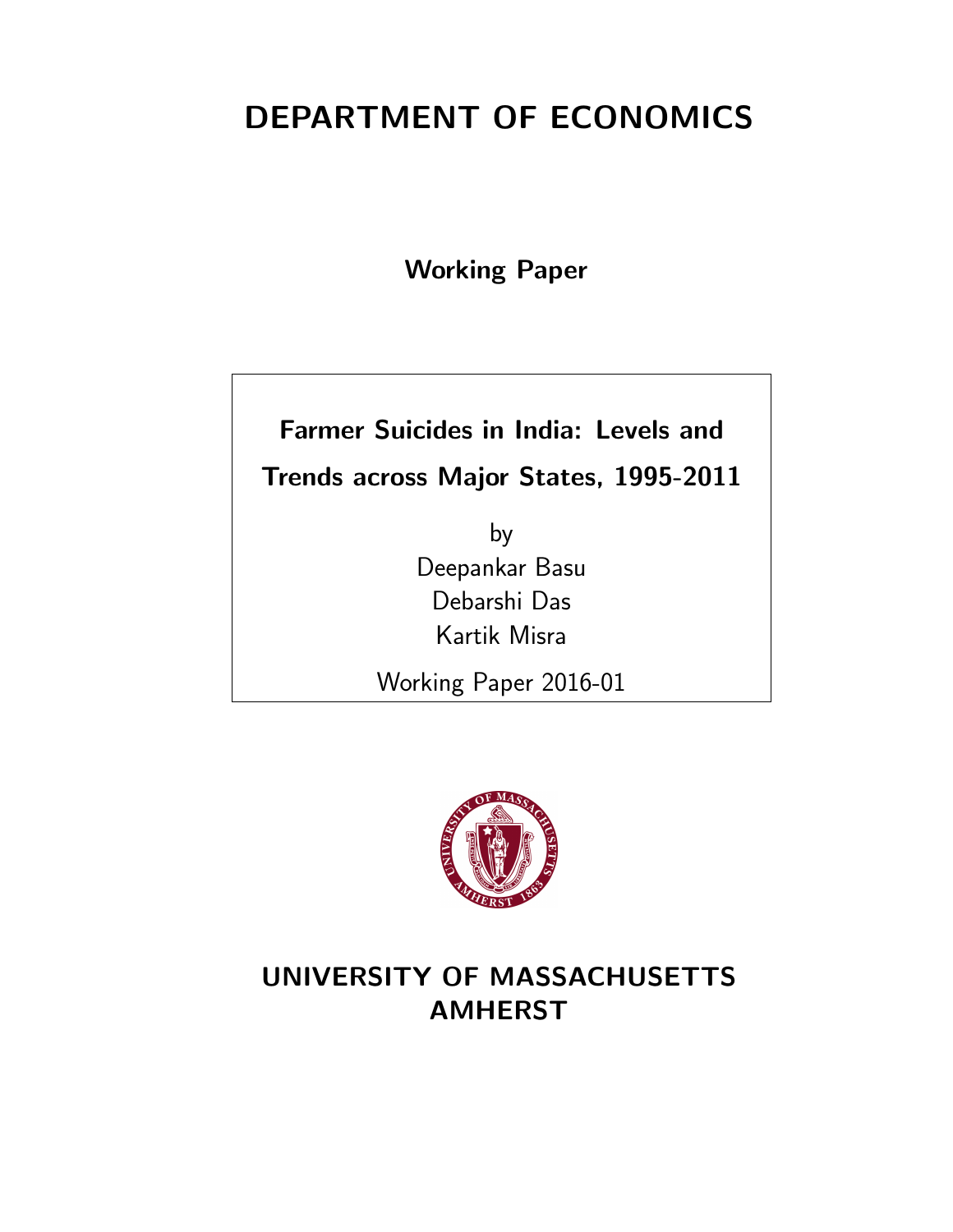## **Farmer Suicides in India: Levels and Trends across Major States, 1995-2011** $^{\Upsilon}$

Deepankar Basu<sup>[£](#page-2-1)</sup> Debarshi Das[€](#page-2-2) Kartik Misra[¥](#page-2-3)

This Version: March 14, 2016

[To be published in *Economic & Political Weekly*]

#### [NOTE: THIS IS A NEW VERSION OF A PREVIOUS PAPER CIRCULATED AS UNIVERSITY OF MASSACHUSETTS AMHERST DEPARTMENT OF ECONOMICS WORKING PAPER 2016-01. THE PREVIOUS VERSION OF THE PAPER HAD SOME DATA ERRORS THAT HAVE BEEN CORRECTED IN THIS VERSION. THE NEW VERSION RETAINS THE NUMBER (WORKING PAPER 2016-01) OF THE PREVIOUS VERSION.]

## **1. Introduction**

l

Between 1995 and 2014, more than 300,000 farmers – cultivators and agricultural labourers – have committed suicide in India. That is roughly equivalent to a staggering figure of one farmer suicide every 30 minutes. The phenomenon of suicide by farmers, on such a large scale, is especially worrisome for India because the majority of the workforce is still dependent on agriculture for its livelihood. According to data from the latest census in 2011, about 55% of Indian workers were employed in agriculture, either as cultivators or as agricultural labourers.

One of the important ways in which we can discuss, and potentially address, various dimensions of the problem of farmers suicides is by quantifying its magnitude and studying its patterns across time and space. What would be a good way to quantify the problem of farmer suicides? While an immediate candidate is the total number of farmer suicides, this measure suffers from the problem that it does not control for changes in the population of farmers. Without normalizing by the population of farmers, the total number of farmer suicides is not very informative about the severity of the problem.

The next candidate measure is the suicide mortality rate (SMR) of farmers, i.e., farmer suicides normalized by the population of farmers. While the construction of this measure is a step in the right direction, it is still inadequate because it does not take into account the situation of non-farmers. For instance, in a particular year, both farmer SMR and non-farmer SMR might be high. This might be due to some common causes that affect suicides in the whole population. Thus, in such a year, even a high value of the SMR for farmers would not be informative about problems specific to farmers, e.g., agrarian distress.

<span id="page-2-0"></span> $\Upsilon$  We would like to thank and anonymous referee for helpful comments on an earlier version of this note.

<span id="page-2-1"></span> $f$  Department of Economics, University of Massachusetts, Amherst, USA.

<span id="page-2-2"></span> $^{\epsilon}$  Department of Humanities and Social Sciences, Indian Institute of Technology, Guwahati, India.

<span id="page-2-3"></span><sup>¥</sup> Department of Economics, University of Massachusetts, Amherst, USA.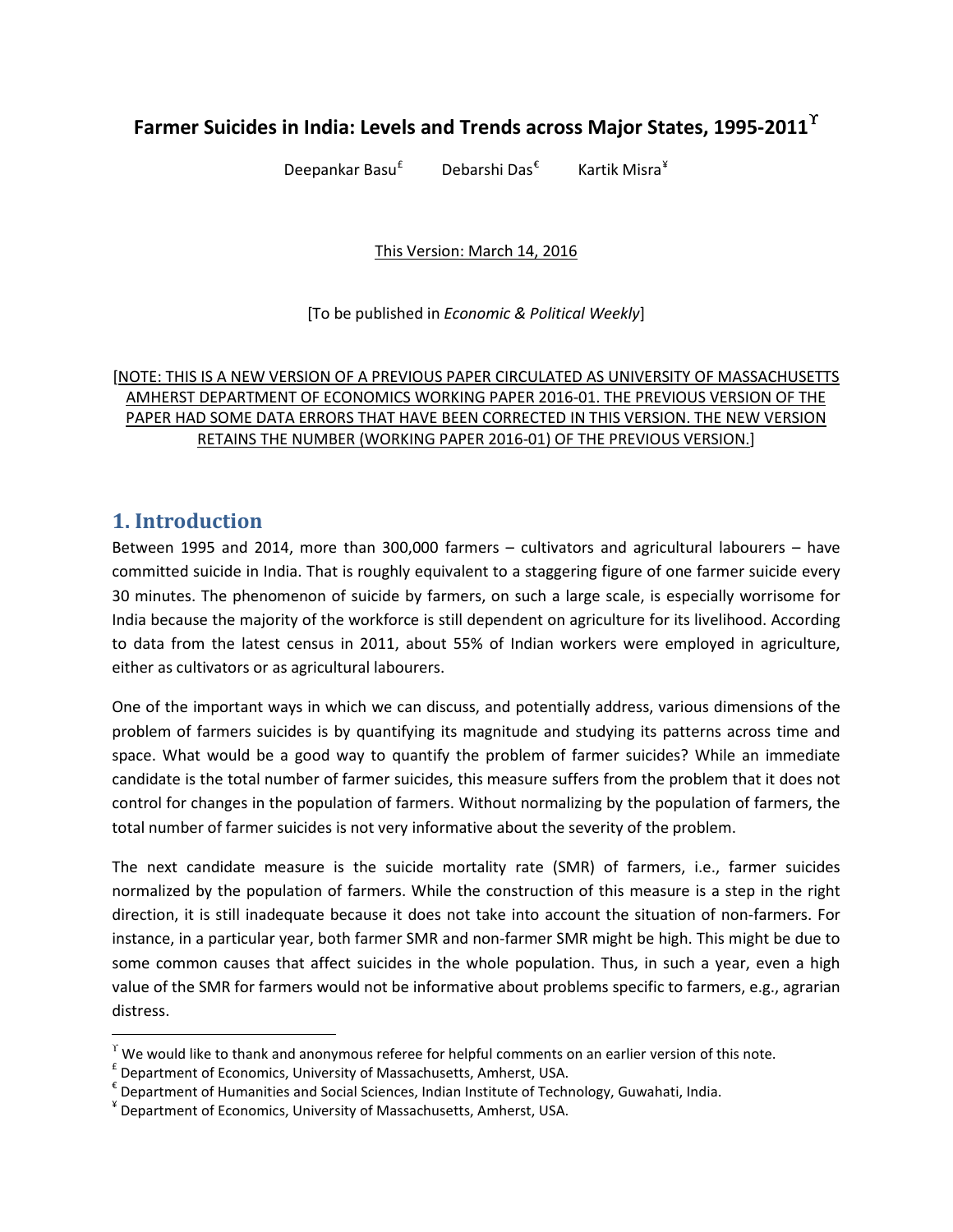This suggests that one good measure would be the SMR ratio – the ratio of farmer SMR and non-farmer SMR. This measure is a good way to capture the severity of farmer suicides because it controls for the population of farmers and also takes account of the situation of non-farmers. Hence, the SMR ratio can be used to capture the severity of the problem of farmer suicides as much as it is a reflection of possible problems specific to the agrarian economy.

Many recent studies, including Nagraj (2008) and Mishra (2014), have used the SMR ratio to quantify the problem of farmer suicides. In this note we point out that they have made an error in computing estimates of both the farmer SMR and the non-farmer SMR, and therefore, the ratio of the two. We explain the source of the error and present corrected estimates of the SMR ratio – the ratio of farmer and non-farmer SMR – for 19 major Indian states from 1995 to 2011. Our corrected estimates of the SMR ratio alter some of the commonly accepted facts about the level and trend of farmer suicides at the national level and across states.

## **2. Source of Error**

The primary source of data for analyzing the phenomenon of farmer suicides in India has been the *Accidental Deaths & Suicides in India* (ADSI), an annual publication of the National Crime Records Bureau (NCRB) of the Ministry of Home Affairs, Government of India. The NCRB has been publishing the ADSI, which contains data on suicides in the country, disaggregated by states and major cities, since 1967. Copies of the ADSI have been digitized and made available on the NCRB's website.<sup>[1](#page-3-0)</sup> Apart from providing data on the number of suicides, the ADSI also gives information on the causes of suicides. From 1995, the ADSI added another dimension of information and started publishing suicide data disaggregated by professions.

Between 1995 and 2013, the ADSI roughly used similar categories of professions. For instance, in 1995, the categories of professions listed in the ADSI were the following: housewife, self-employed, service, student, unemployed, retired persons and others. The category of "self-employed" was further broken down into the following sub-categories: business activity, professional activity, farming/agriculture and others. Similarly, the category of "service" was broken down into the sub-categories of private, and public sector undertaking.

While there are some small changes between 1995 and 2013, what is important for us is that the category of "self-employed (farming/agriculture)" has remained constant throughout this period between 1995 and 2013. Evidently, this category will provide us information on suicides committed by farmers. But before one proceeds further, one needs to ask: who are counted in the category of "selfemployed (farming/agriculture)"? Does it refer only to what the Census defines as cultivators? Or, does it refer to cultivators *and* agricultural labourers? The NCRB report does not provide an answer in the ADSI.

Most researchers assumed, and quite reasonably in our opinion, that the ADSI category of "selfemployed (farming/agriculture)" referred only to cultivators. This is because in the case of agricultural

<u>.</u>

<span id="page-3-0"></span><sup>&</sup>lt;sup>1</sup> See http://ncrb.nic.in/accdeaths.htm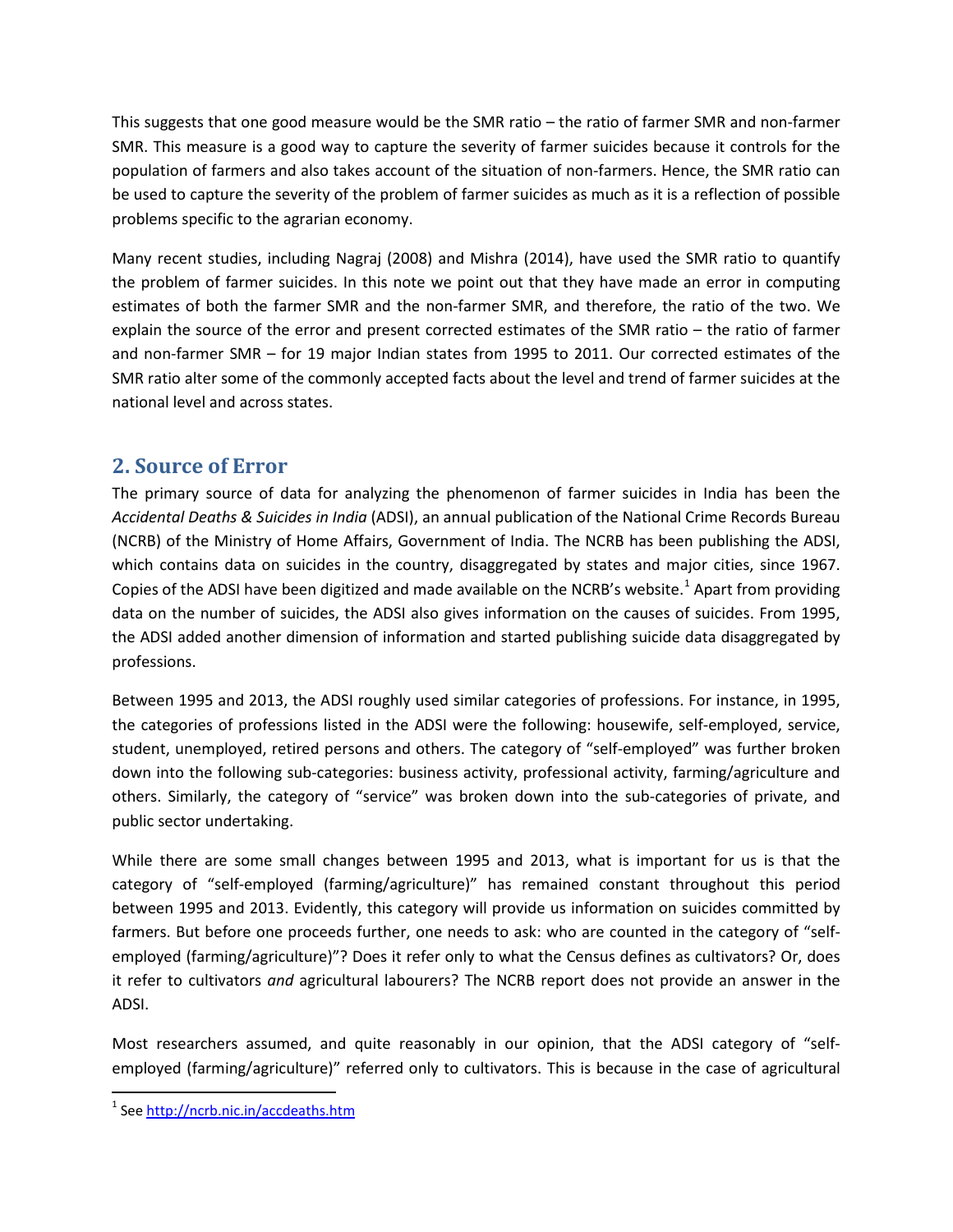production, it is natural to identify the "self-employed" with the Census category of "cultivators". These are the people who earn their living from farming, but with the important qualifier that they own the land, or have leased in the land. Thus, agricultural labourers would not fall in the category of the "selfemployed" because they hire out their labour power to others (those who own or lease in land). With this assumption, the SMR of farmers would be computed as the ratio of farmer suicides (reported by the ADSI) and the population of cultivators (reported by the decennial Census). Using this methodology, Nagraj (2008) found that the SMR of farmers was higher than the SMR for the general population, and especially so for male farmers (Table 3, Nagraj, 2008). Mishra (2014) reported the same pattern – male farmer SMR higher than male non-farmer SMR – for the country as a whole for most of the period between 1995 and 2012 (Table 3, Mishra, 2014). The publication of the ADSI in 2014 indicated that this assumption was incorrect. It now appears that the ADSI category of "self-employed (farming/agriculture)" referred to cultivators *and* agricultural labourers, and not to cultivators alone. How do we know this?

The categorization of professions in the 2014 ADSI is a little different from the format used in previous years. What is important for us is that, unlike previous years, ADSI 2014 has subdivided the category of "self-employed in agriculture" into agricultural labourers, and farmers. The sub-category of farmers has been further sub-divided into those owning land, and those leasing in land. So, there does exist a category called "self-employed persons (farmers)" in the 2014 ADSI. But if one compares the figures reported under this category in 2014 with the figures reported under the category of "self-employed (farming/agriculture)" in previous years' reports, one notices a big discrepancy.

For instance, the total number of suicides for the category of "self-employed persons (farmers)" in India in 2014 was 5650. The total number of suicides for the category of "self-employed (farming/agriculture)" in India in 2013 was 11772. This would suggest that farmer suicides more than halved between 2013 and 2014. Since this is clearly implausible, one has to compare data under the category of "self-employed (farming/agriculture)" of 2013 (and earlier years) with the category of "selfemployed persons [agriculture (total)]" of 2014. Once that is done, the total number of farmer suicides is found to have risen from 11772 in 2013 to 12360 in 2014, an increase of about 5%.

The important point is that while computing the SMR of farmers for years before 2014, one needs to divide the number of farmer suicides by the population of cultivators *and* agricultural labourers, not the population of cultivators alone, as previous researchers have done (Nagraj, 2008; Mishra, 2014). Normalizing the number of farmer suicides reported by the NCRB in the ADSI by the population of cultivators (from the Census) overestimates the suicide rate of farmers because the reference population in the denominator leaves out agricultural labourers (which is, however, included in the numerator). By an analogous argument, this procedure will underestimate the suicide rate of nonfarmers.

In this note, we present estimates of the SMR ratio for the period between 1995 and 2011 that corrects for this error. To arrive at estimates of the SMR ratio we use data from the following sources: (1) data on farmer and non-farmer suicides are taken from the ADSI; (2) data on the population of farmers and non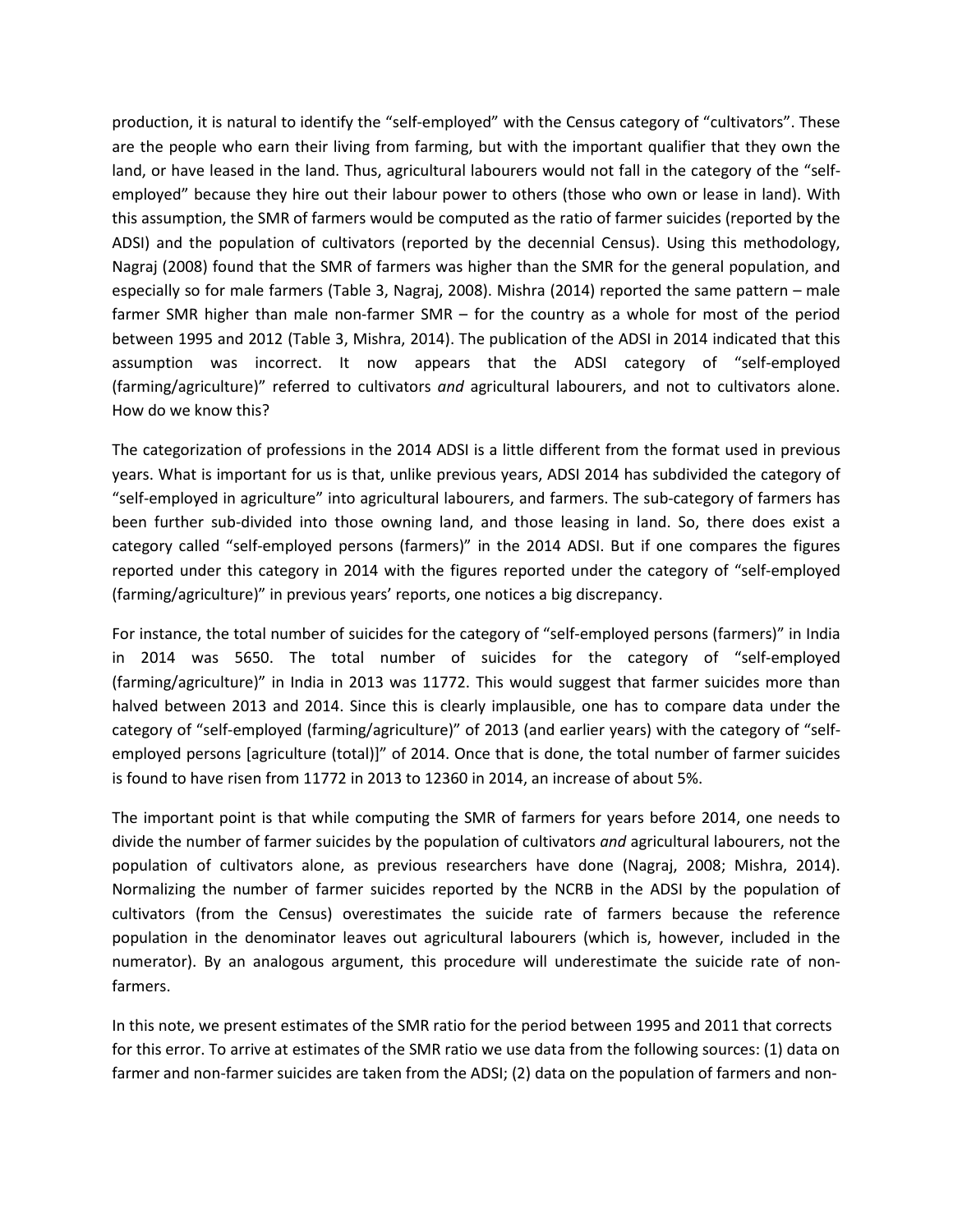farmers have been interpolated from population figures of main *and* marginal workers in the Census of India in 1991, 2001 and 2011. Thus, we compute the SMR of farmer as:

> SMR of farmers= number of farmer suicides population of farmers

where, *population of farmers is the sum of (1) main & marginal cultivators, and (2) main & marginal agricultural labourers*. In a similar manner, we compute the SMR of non-farmers as

> SMR of non-farmers= total suicides *less* farmer suicides total population less population of farmers

Even though suicide data is available till 2014, we stop our analysis in 2011 because that is the last year for which population data is available. To include later years would involve extrapolating population data beyond 2011, a practice that is far less reliable than interpolation.

The correct way of computing farmer suicide rates that we have used in this paper not only provides better quantitative estimates of the severity of the problem of farmer suicides; it also explains the disagreement about the quantitative dimension of the problem of farmer suicides in the extant literature. On the one hand, researchers using time series data from the National Crime Records Bureau (NCRB) and the Census of India have suggested that the suicide mortality rate of farmers is higher than non-farmers (Nagraj, 2008; Mishra, 2014). On the other hand, demographers using cross sectional data from a nationally representative sample survey of suicides in India between 2001 and 2003 have suggested the opposite, viz., suicide rates of farmers is lower than for non-farmers (Patel et al., 2012). As we have argued above, the error in the methodology used by Nagraj (2008) and Mishra (2014) have led them to overestimate (underestimate) the suicide rate of (non-farmers) farmers. Probably this explains why they have arrived at conclusions that are opposite of those arrived at by Patel et al. (2012).

## **3. Main Results**

 $\overline{\phantom{0}}$ 

### **3.1. All-India Picture**

In Table 1 and Figure 1, 2 and 3, we present data on farmer suicides at the all-India level from 1995 to [2](#page-5-0)011.<sup>2</sup> Let us begin with an analysis of the level of the SMR ratio (using the data in Table 1 and Figure 1). The first fact that is noteworthy is that the SMR ratio has been lower than 1 for all years since 1995. This is true not only true for females, but also for males and the whole population. This means that at the all India level, the incidence of suicides has been lower among farmers than among non-farmers for all years since 1995. This finding contrasts with previous studies that have often found the SMR ratio to be higher than 1 for the country (Nagraj, 2008; Mishra, 2014). As we have pointed out above, this difference stems from the incorrect method that has been used by earlier researchers, who have overestimated farmer SMR and underestimated non-farmer SMR. The second noteworthy fact about levels is that the SMR ratio for females is much lower than for males, and this has been true for all years

<span id="page-5-0"></span> $2$  Detailed data are available from the authors upon request.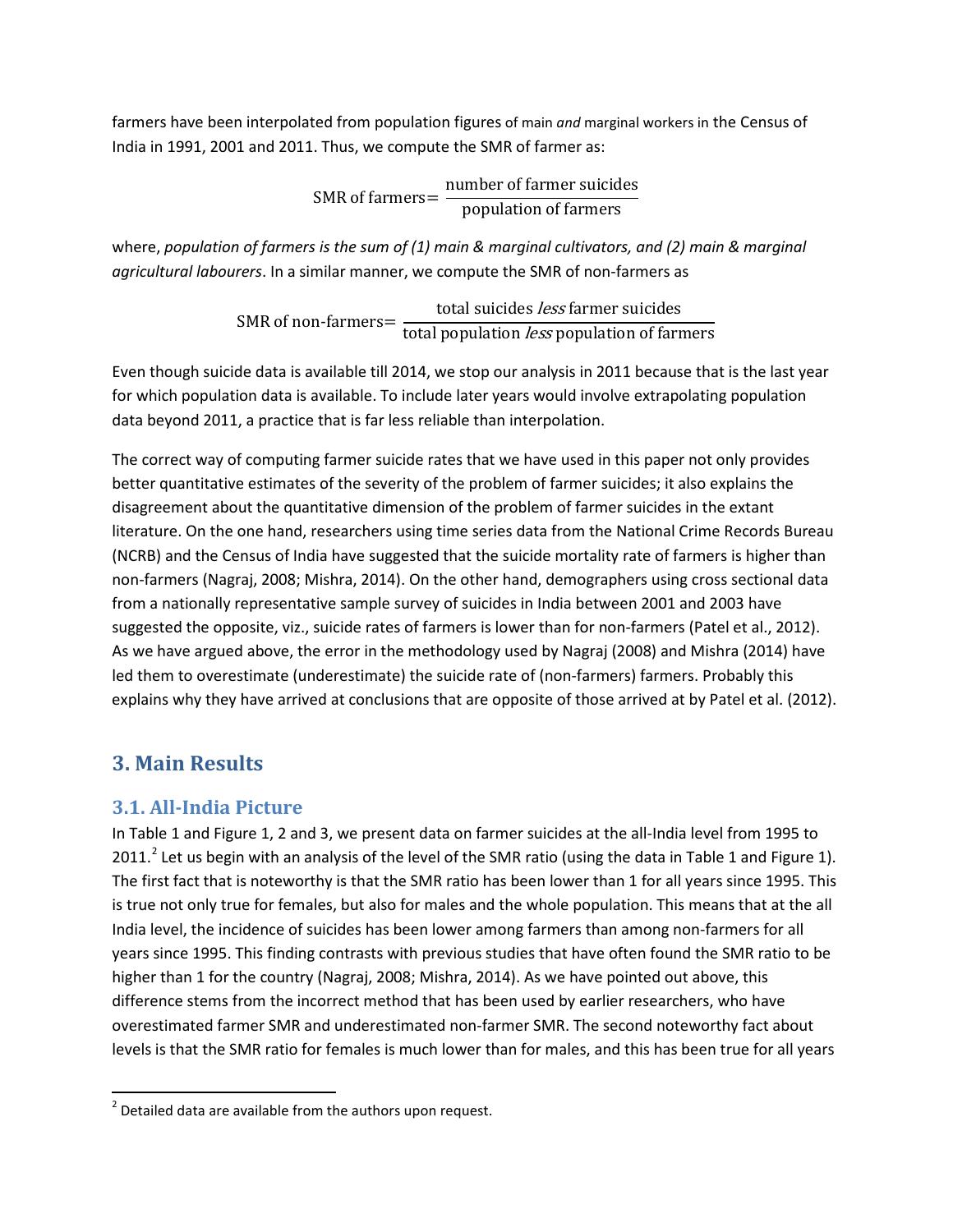since 1995. In fact for most years in our sample, the male SMR ratio has been more than twice the female SMR ratio at the all-India level. Thus, clearly, the problem of farmer suicides affects male farmers much more severely than female farmers.<sup>[3](#page-6-0)</sup>

#### [Table 1 about here]

Turning to trends, we see that the mid-2000s is an important break point: the all-India SMR ratio for the whole population displays an increasing trend till 2004, and declines thereafter. While the all-India SMR ratio for males follows the same pattern as the whole population (increasing till 2004, and declining thereafter), the SMR ratio for females shows a declining trend over the whole period from 1995 onwards. This suggests that the incidence of suicides among farmers increased faster than the incidence of suicides among non-farmers between 1995 and 2004, but the trend reversed thereafter.



*Figure 1: Ratio of Farmer SMR and Non-Farmer SMR 1995 – 2011. Source: Table 1.*

To probe deeper into the trend of the SMR ratio, we can turn to the estimates of the SMR ratio for farmers and non-farmers presented in Figure 2 and 3, data for both coming from Table 1). From Figure 1, we see that the SMR for all farmers and for male farmers displays an inverted-U shaped pattern over

<u>.</u>

<span id="page-6-0"></span> $3$  It is possible that the NCRB data underestimates the suicides of female farmers far more than the suicides of male farmers. Hence, part of the reason behind the huge difference between the SMR ratio of male and female farmers could be the NCRB data. Studies that have used data collected from fieldwork, including Nagraj (2008), have underlined the underreporting of farmer suicides in NCRB data. The wild fluctuations in the NCRB data raise concerns of reliability. For instance, while Chhattisgarh had very high suicide rates till 2009, it reported zero suicides in 2011! However, at this point, we do not have access to any alternative sources of data to correct for such problems.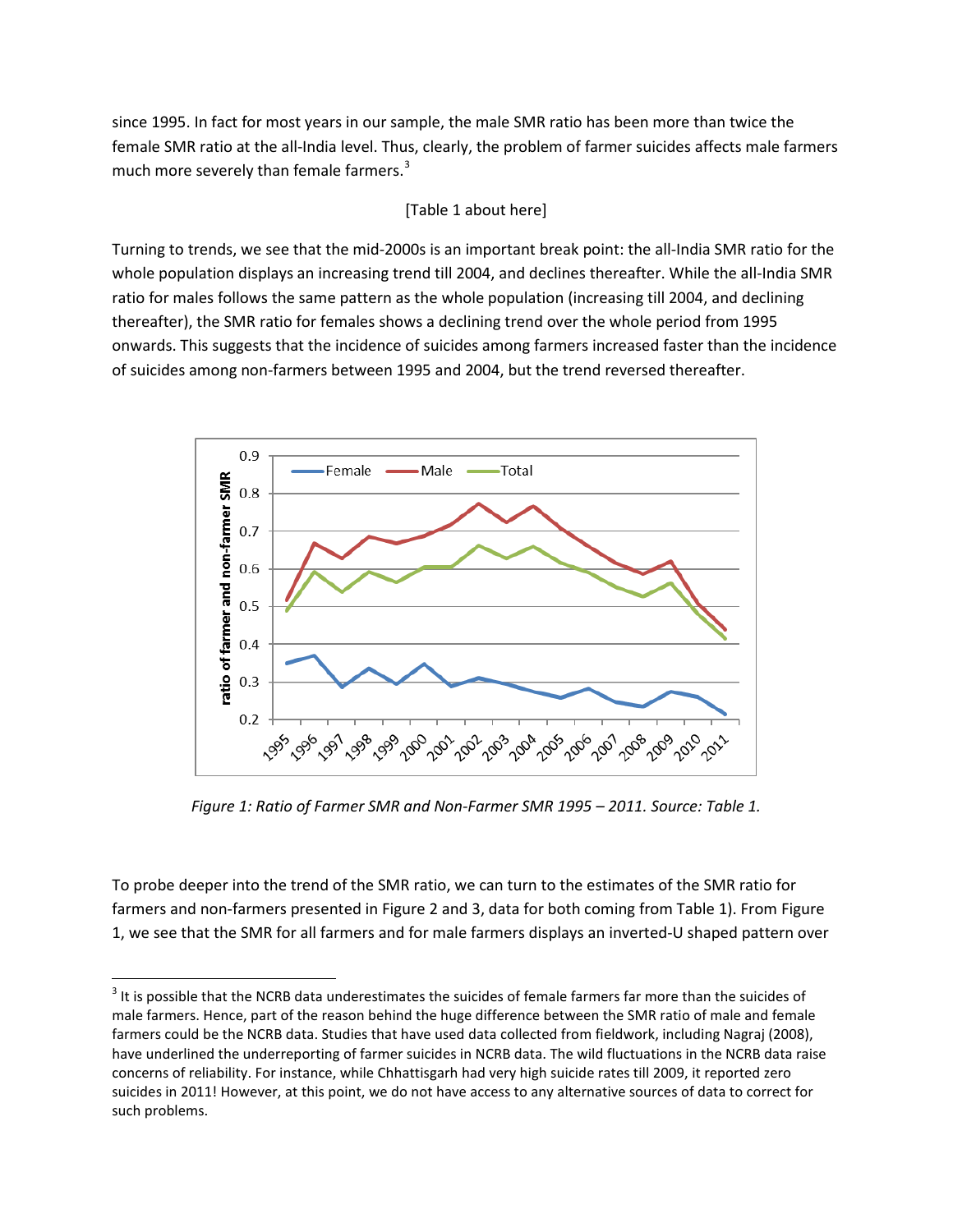the sample period. On the other hand, the SMR for female farmers was stable till the early 2000s, and has been declining since then. The SMR for all non-farmers in Figure 2 shows a different trend: it increased continuously between 1995 and 2011, other than a brief dip in the early 2000s. The SMR for male non-farmers displays an even more pronounced increase over the sample period, and especially so after 2005. On the other hand, the SMR ratio for female non-farmers is composed of two distinct phases: a period of rapid increase till the late 1990s, followed by a period of equally rapid decline and very slow growth.



*Figure 2: Farmer SMR 1995 – 2011. Source: Table 1.* 



*Figure 3: Non-Farmer SMR 1995 – 2011. Source: Table 1.*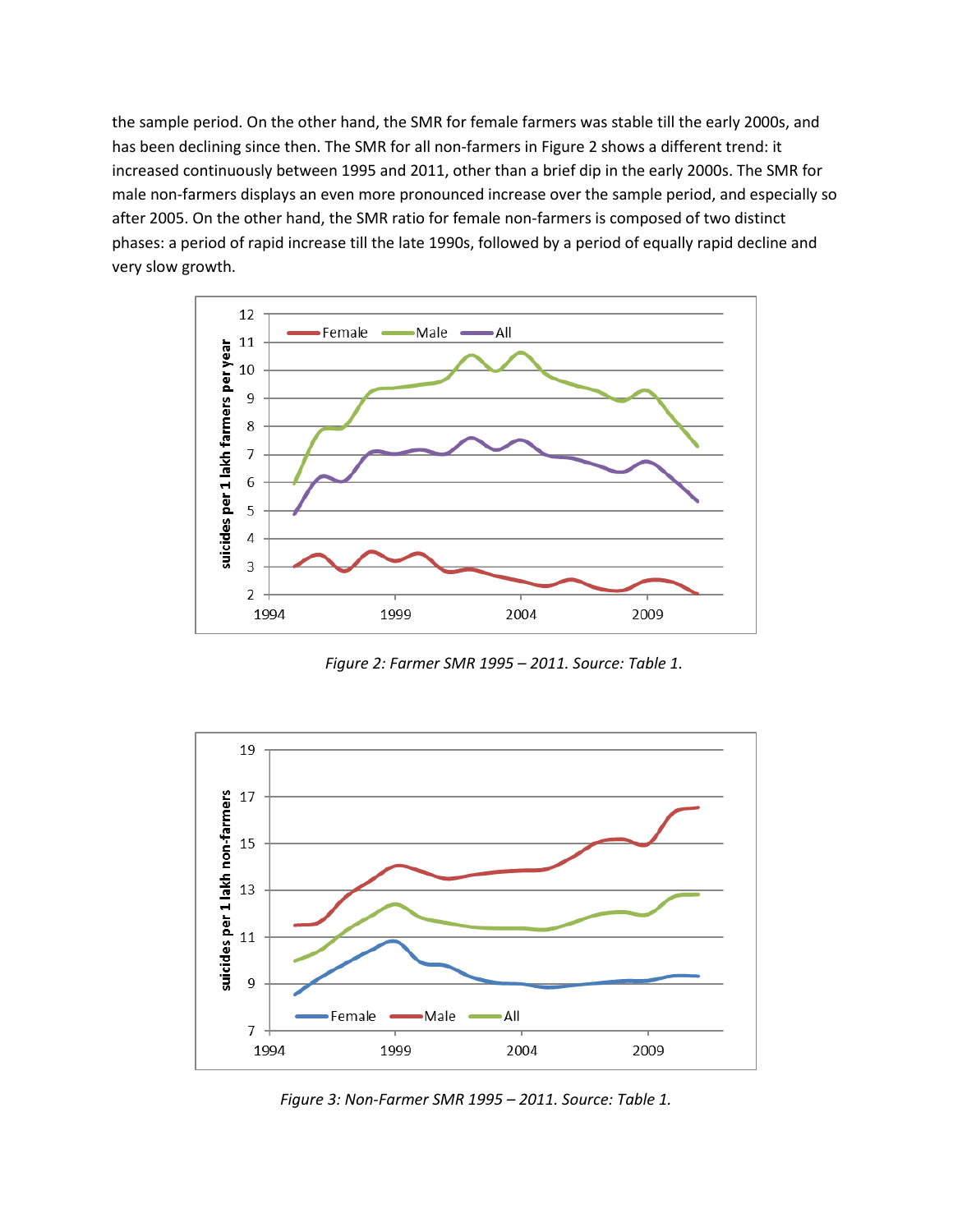Reading the evidence in Figure 2 and 3 together, we can conclude that the SMR ratio in Figure 1 (and Table 1) – for males and for the whole population – increased between 1995 and 2004 because the SMR of farmers increased faster than the SMR for non-farmers over this period. Since 2004, the fall in the SMR ratio in Figure 1 (and Table 1) – for males and for the whole population – has been driven by a falling SMR for farmers and a rising SMR for non-farmers. This suggests that, at the all-India level, the severity of the problem of suicides increased among farmers, relative to non-farmers, between 1995 and 2004. Since 2004, we see an opposite pattern: the severity of the problem of suicides has grown rapidly among non-farmers, even as it has declined among farmers.

#### **3.2. Pattern across States**

<u>.</u>

The all-India level picture that we have presented in the previous section hides important state-level variations. In this section, we investigate this cross-state variation by analyzing data on 19 major states that have together accounted for more than 97 percent of all farmer suicides in India every year since 1995. Table 2, 3 and 4 presents estimates of the SMR ratio – the ratio of farmer SMR and non-farmer SMR – for these 19 states for the period 1995 to 2011 for all farmers, male farmers and female farmers, respectively. The states in these tables have been arranged in decreasing order of the average (arithmetic mean) SMR ratio over the whole period (1995-2011). There are several interesting facts that emerge from the data presented in Table 2, 3 and 4.

#### [Table 2 about here]]

First, if we analyze the SMR ratio for all farmers, the estimates in Table 2 suggest that the problem of farmer suicides is concentrated in only two states: Kerala and Maharashtra. In fact, if we use a value of the SMR ratio of 1 as a cut-off to identify severe problems of farmer suicides, then only Kerala (for all years) and Maharashtra (from 2001 to 2008) emerge as cases of concern.<sup>[4](#page-8-0)</sup>

Second, if we investigate the SMR ratio for male farmers in Table 3, we see that the problem is more widespread. While Kerala and Maharashtra continue to remain severely affected – with SMR ratios above 1 – many more state-years join the list. For instance, Chhattisgarh has an SMR ratio above 1 for most years; Karnataka, Uttar Pradesh and Madhya Pradesh, each have some years when the SMR ratio was above 1; Uttarakhand had two years of above-1 SMR ratio.

#### [Table 3 about here]

Third, if we analyze the estimates of the SMR ratio for female farmers, the data in Table 4 suggests that the problem is largely non-existent: only Kerala in 2006 had a SMR ratio above 1. For females, the SMR of non-farmers is far higher than the SMR of farmers. This suggests that the suicide rate among nonfarmer women need to be seriously investigated and proper policy responses fashioned.

#### [Table 4 about here]

Fourth, if we analyze trends in the SMR ratio for all farmers, we can divide the states in three groups. The first group has states where the SMR ratio for all farmers has trended upwards: Maharashtra, Uttar

<span id="page-8-0"></span> $^4$  There are a few other state-years in this category: Punjab (1996 and 1997), and Chhattisgarh (2001 and 2008).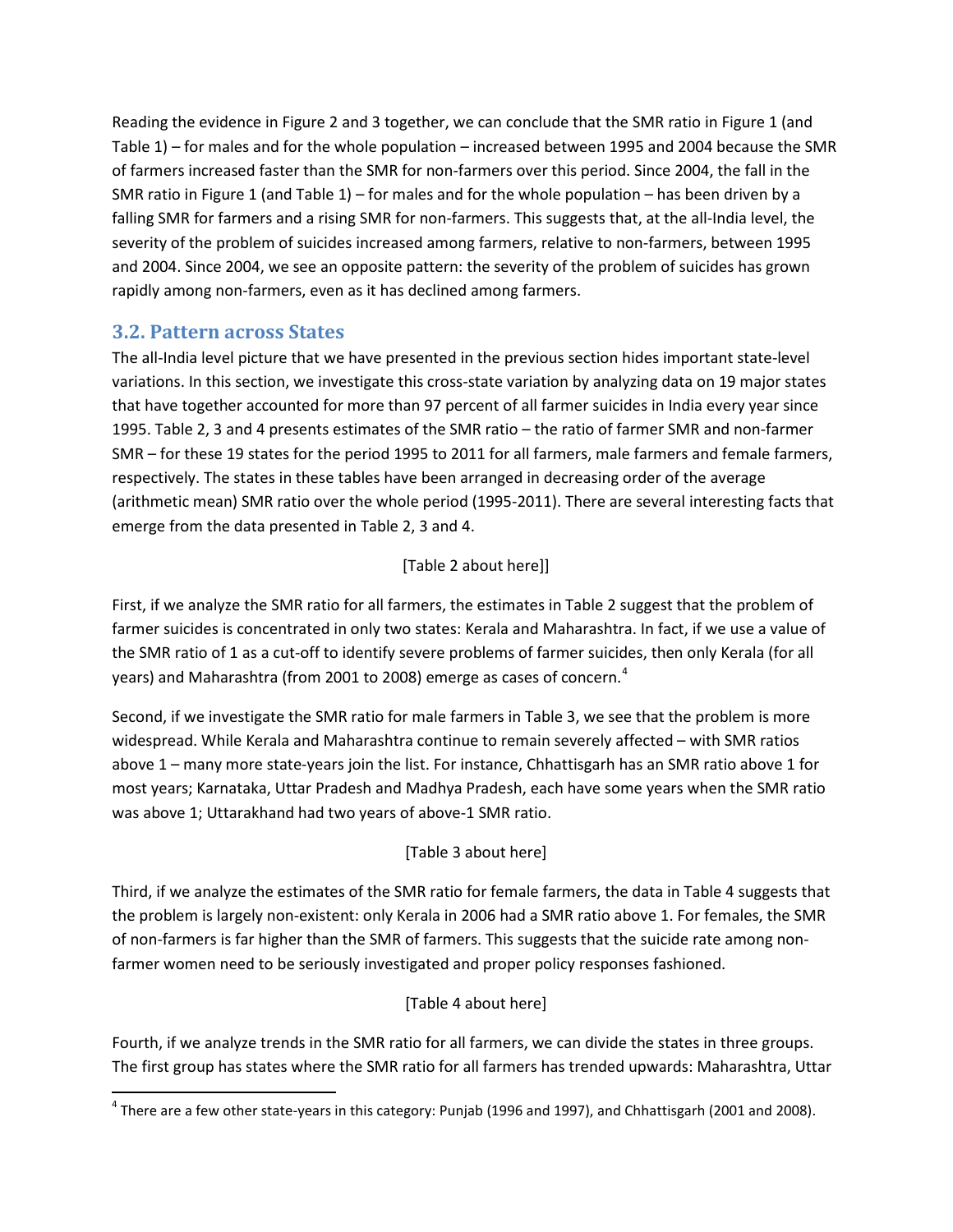Pradesh, Punjab (since the mid-2000s), Assam and Haryana. The second group has states where the SMR ratio for all farmers has been flat: Karnataka, Bihar, Himachal Pradesh, Jharkhand and Uttarakhand. The third group of states has a declining SMR ratio for all farmers: Andhra Pradesh, Chhattisgarh, Gujarat, Madhya Pradesh, Orissa, Rajasthan, Tamil Nadu and West Bengal.

## **4. Conclusion**

In this paper, we have presented estimates of the suicide mortality rate of farmers and non-farmers in India and for 19 major states (which account for more than 97 per cent of farmer suicides) for the period 1995-2011. We have used data from two sources: (1) suicide data on farmers and non-farmers from the ADSI, an annual publication of the NCRB, and (2) population data from the 1991, 2001 and 2011 Census to estimate farmer and non-farmer suicide mortality rates from 1995 to 2011.

The main contribution of this note is to present "correct" estimates of farmer and non-farmer suicide rates for India and its states. Our estimates of farmer suicide rates highlight several important facts. For the country as a whole, the SMR ratio, i.e., the ratio of farmer SMR and non-farmer SMR, has always been lower than 1. This means that the suicide rate of farmers has been lower than the suicide rate of non-farmers for all years since 1995. We also see that the SMR for male farmers has been consistently and significantly higher than for female farmers. While there could be serious data issues that are driving this result, the existing evidence suggests that the problem of farmer suicides has affected male farmers much more severely than female farmers. In addition to this fact about levels, we also see an important fact about trends: the SMR ratio for India has increased between 1995 and 2004, and has declined since then. The main conclusion that emerges from an analysis of the data for the whole country is that the problem of farmer suicides is not an all-India phenomenon.

Hence we turn to an analysis of state-level patterns. Our analysis of state-level data shows that the problem of farmer suicides is much concentrated in a few states. We see this most clearly when we investigate the pattern of the SMR ratio for male farmers. While Kerala and Maharashtra are clearly the worst affected states, the other states that have seen above-1 SMR ratio for male farmers (in some years) are: Chhattisgarh, Karnataka, Uttar Pradesh, and Madhya Pradesh. In terms of trends, besides the usual suspects of Kerala and Maharashtra, states like Uttar Pradesh, Haryana, Assam and Bihar have also been witnessing a rising trend of farmer suicides. Thus, it seems best to analyze the phenomenon of farmer suicides as affecting these states, and not as a countrywide phenomenon. This might also help in designing policies that take account of state-specific factors – like cropping patterns, extent of irrigation, accessibility of rural credit for formal institutions, provisions of crop insurance – that contribute to the troubling phenomenon of farmer suicides.

To pre-empt any misinterpretation of the evidence presented in this note, we would like to conclude with a disclaimer. Although high suicides of farmers, as measured by an above-1 SMR ratio, are found to be concentrated in some states, from this it should not be inferred that the crisis in the agrarian economy is also concentrated in these few states. The general state of low farm income, stagnation of the rate of capital accumulation, declining growth rate of the agricultural sector, etc. suggest that the phenomenon of agrarian crisis is far more widespread. But, it is true that the manifestation of agrarian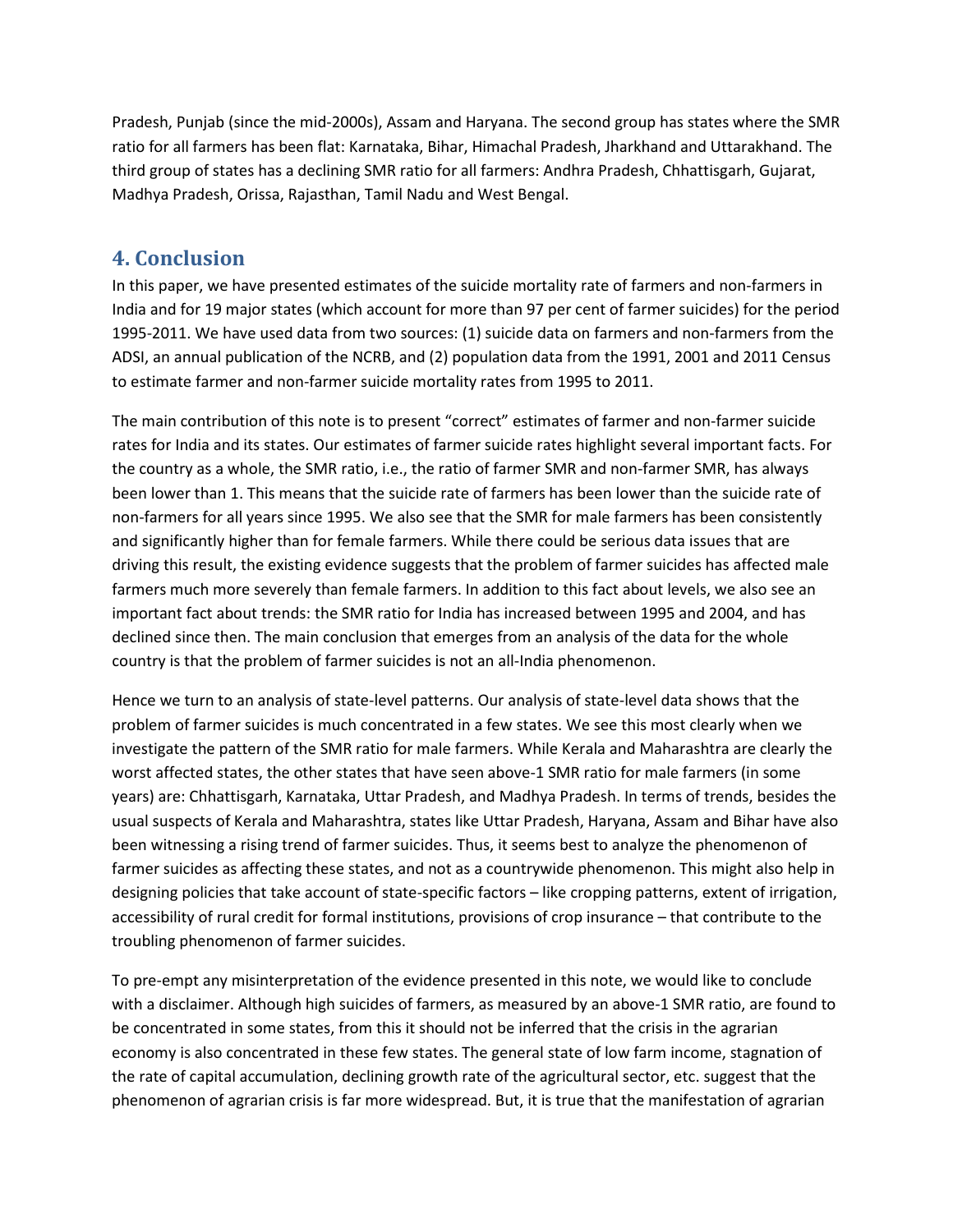crisis in terms of farmer suicides, an extreme step in any situation, seems to be concentrated in some states only.

### **References**

- Mishra, S. (2014): Farmers' suicides in India, 1995-2012: Measurement and interpretation. Asia Research Center Working Paper 62, London School of Economics.
- Nagraj, K. (2008): Farmers' suicides in India: Magnitudes, trends and spatial patterns. Available here: [http://www.macroscan.org/anl/mar08/pdf/farmers\\_suicides.pdf](http://www.macroscan.org/anl/mar08/pdf/farmers_suicides.pdf)
- Patel, V., Ramasundarahettige, C., Vijaykumar, L., Thakur, J. S., Gajalakshmi, V., Gururaj, G., Suraweera, W., and Jha, P. (2012): Suicide mortality in India: A nationally representative survey, *Lancet*, 379: 2343-2351.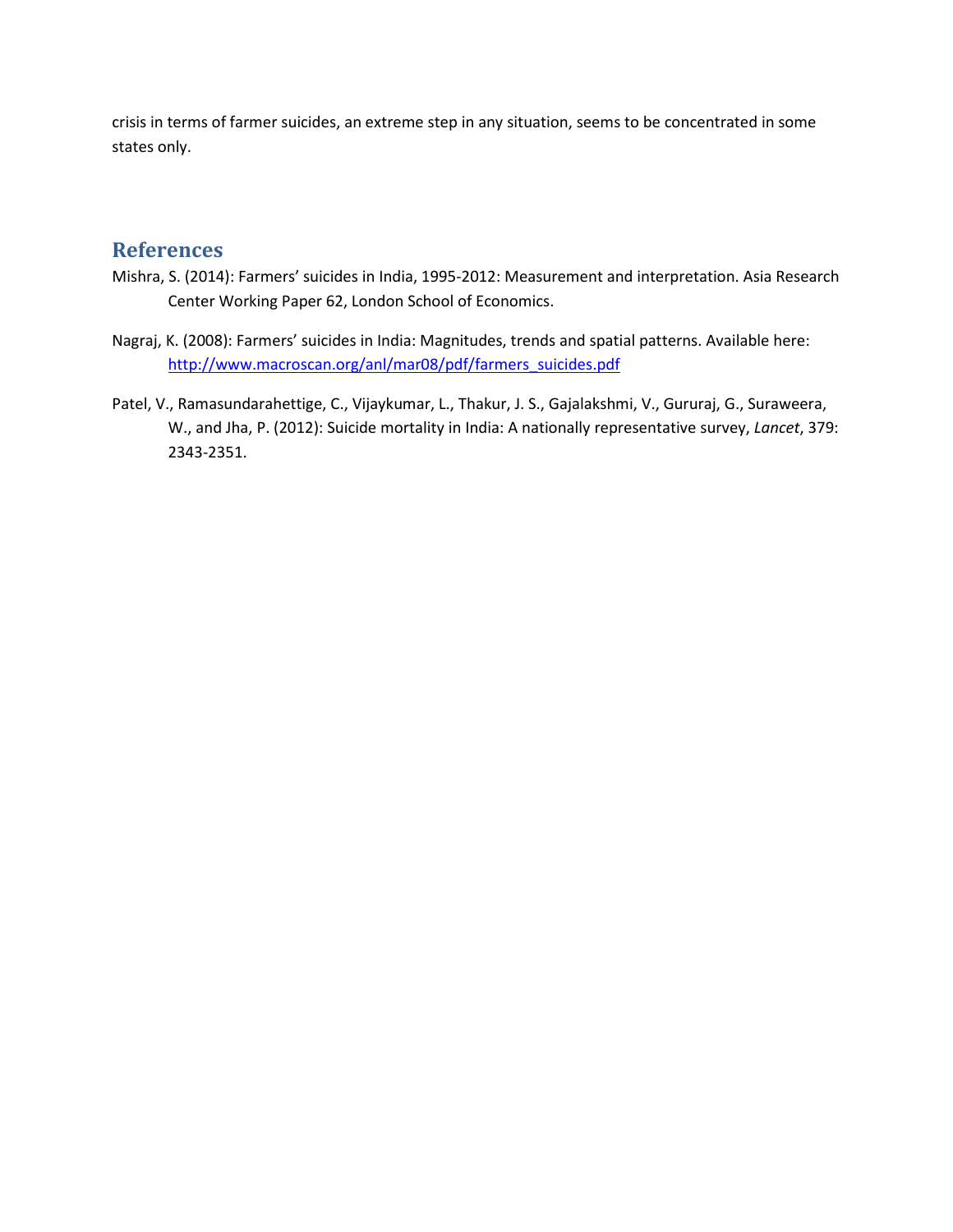|      | Farmer          |        | <b>SMR of Farmers</b> |      |        | <b>SMR of Non-Farmers</b> |       |        | <b>SMR Ratio</b> |              |  |  |  |
|------|-----------------|--------|-----------------------|------|--------|---------------------------|-------|--------|------------------|--------------|--|--|--|
|      | <b>Suicides</b> | Female | <b>Male</b>           | All  | Female | <b>Male</b>               | All   | Female | <b>Male</b>      | <b>Total</b> |  |  |  |
| 1995 | 10720           | 3.00   | 5.96                  | 4.87 | 8.55   | 11.51                     | 9.98  | 0.35   | 0.52             | 0.49         |  |  |  |
| 1996 | 13729           | 3.43   | 7.80                  | 6.17 | 9.28   | 11.67                     | 10.43 | 0.37   | 0.67             | 0.59         |  |  |  |
| 1997 | 13622           | 2.83   | 8.00                  | 6.06 | 9.89   | 12.72                     | 11.26 | 0.29   | 0.63             | 0.54         |  |  |  |
| 1998 | 16015           | 3.52   | 9.22                  | 7.05 | 10.44  | 13.43                     | 11.89 | 0.34   | 0.69             | 0.59         |  |  |  |
| 1999 | 16082           | 3.19   | 9.38                  | 7.01 | 10.84  | 14.06                     | 12.41 | 0.29   | 0.67             | 0.56         |  |  |  |
| 2000 | 16603           | 3.46   | 9.50                  | 7.16 | 9.93   | 13.83                     | 11.84 | 0.35   | 0.69             | 0.61         |  |  |  |
| 2001 | 16415           | 2.83   | 9.69                  | 7.01 | 9.79   | 13.51                     | 11.61 | 0.29   | 0.72             | 0.60         |  |  |  |
| 2002 | 17971           | 2.90   | 10.56                 | 7.58 | 9.30   | 13.66                     | 11.44 | 0.31   | 0.77             | 0.66         |  |  |  |
| 2003 | 17164           | 2.66   | 9.98                  | 7.15 | 9.05   | 13.80                     | 11.37 | 0.29   | 0.72             | 0.63         |  |  |  |
| 2004 | 18241           | 2.48   | 10.65                 | 7.51 | 9.01   | 13.86                     | 11.37 | 0.28   | 0.77             | 0.66         |  |  |  |
| 2005 | 17131           | 2.30   | 9.86                  | 6.97 | 8.85   | 13.92                     | 11.32 | 0.26   | 0.71             | 0.62         |  |  |  |
| 2006 | 17060           | 2.54   | 9.51                  | 6.86 | 8.95   | 14.43                     | 11.61 | 0.28   | 0.66             | 0.59         |  |  |  |
| 2007 | 16632           | 2.23   | 9.28                  | 6.61 | 9.04   | 15.07                     | 11.97 | 0.25   | 0.62             | 0.55         |  |  |  |
| 2008 | 16196           | 2.14   | 8.91                  | 6.37 | 9.14   | 15.20                     | 12.07 | 0.23   | 0.59             | 0.53         |  |  |  |
| 2009 | 17368           | 2.51   | 9.29                  | 6.75 | 9.15   | 14.99                     | 11.98 | 0.27   | 0.62             | 0.56         |  |  |  |
| 2010 | 15964           | 2.45   | 8.33                  | 6.13 | 9.36   | 16.33                     | 12.73 | 0.26   | 0.51             | 0.48         |  |  |  |
| 2011 | 14027           | 2.00   | 7.29                  | 5.33 | 9.34   | 16.56                     | 12.83 | 0.21   | 0.44             | 0.42         |  |  |  |

**Table 1: Farmer Suicides in India**

Notes. SMR of farmers is the number of farmer suicides per 100,000 farmers; SMR of non-farmers is the number of non-farmer suicides per 100,000 non-farmers. Farmers refer to cultivators and agricultural labourers. Data on farmer and non-farmer suicides is from the National Crime Records Bureau. Data on the population of farmers and non-farmers is interpolated from the population figures of main and marginal workers given in reports of the Census of India, 1991, 2001 and 2011.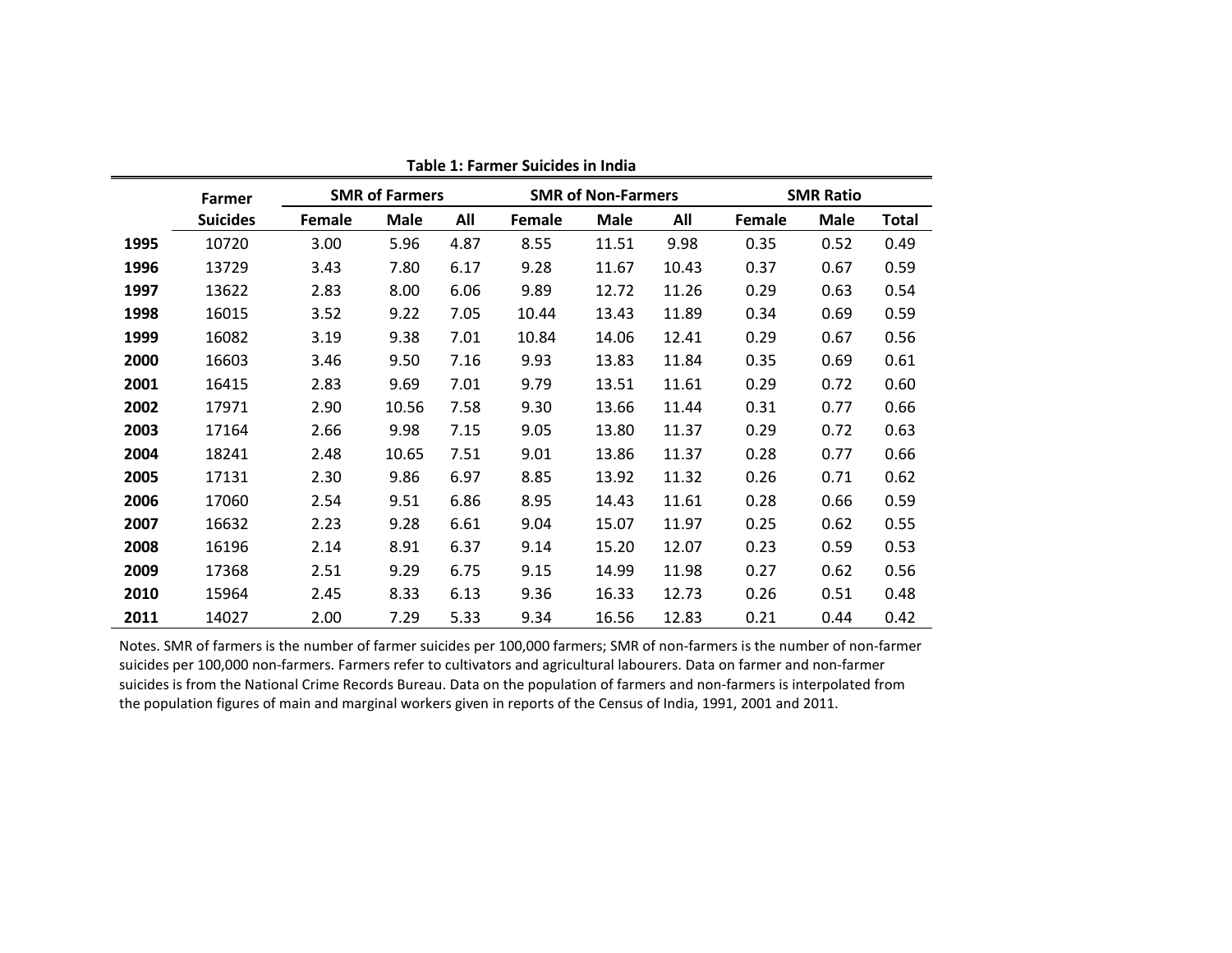|                    | 1995 | 1996 | 1997 | 1998 | 1999 | 2000 | 2001 | 2002 | 2003 | 2004 | 2005 | 2006 | 2007 | 2008 | 2009 | 2010 | 2011 | Avg  |
|--------------------|------|------|------|------|------|------|------|------|------|------|------|------|------|------|------|------|------|------|
| Kerala             | 1.67 | 1.33 | 1.51 | 2.01 | 1.89 | 1.90 | 1.52 | 2.38 | 2.65 | 1.49 | 1.89 | 2.00 | 2.29 | 1.55 | 1.71 | 1.79 | 1.72 | 1.84 |
| Maharashtra        | 0.30 | 0.65 | 0.55 | 0.67 | 0.69 | 0.89 | 1.05 | 1.12 | 1.15 | 1.29 | 1.23 | 1.33 | 1.28 | 1.19 | 0.83 | 0.81 | 0.88 | 0.93 |
| Punjab             | 0.99 | 1.59 | 1.21 | 0.85 | 0.54 | 0.55 | 0.44 | 0.51 | 0.26 | 0.80 | 0.54 | 0.79 | 0.75 | 0.54 | 0.86 | 0.64 | 0.78 | 0.74 |
| Chhattisgarh       |      |      |      |      |      |      | 1.02 | 0.83 | 0.68 | 0.81 | 0.74 | 0.85 | 0.89 | 1.01 | 0.80 | 0.38 | 0.00 | 0.73 |
| Karnataka          | 0.79 | 0.84 | 0.63 | 0.61 | 0.69 | 0.80 | 0.81 | 0.72 | 0.86 | 0.62 | 0.62 | 0.53 | 0.69 | 0.55 | 0.77 | 0.87 | 0.69 | 0.71 |
| Uttar Pr.          | 0.36 | 0.58 | 0.52 | 0.61 | 0.65 | 0.67 | 0.89 | 0.52 | 0.44 | 0.60 | 0.69 | 0.60 | 0.56 | 0.89 | 0.76 | 0.73 | 0.63 | 0.63 |
| Madhya Pr.         | 0.47 | 0.78 | 1.00 | 0.70 | 0.83 | 0.73 | 0.57 | 0.55 | 0.62 | 0.72 | 0.68 | 0.62 | 0.57 | 0.51 | 0.41 | 0.37 | 0.38 | 0.62 |
| India              | 0.49 | 0.59 | 0.54 | 0.59 | 0.56 | 0.61 | 0.60 | 0.66 | 0.63 | 0.66 | 0.62 | 0.59 | 0.55 | 0.53 | 0.56 | 0.48 | 0.42 | 0.57 |
| Andhra Pr.         | 0.50 | 0.69 | 0.35 | 0.57 | 0.57 | 0.45 | 0.42 | 0.48 | 0.47 | 0.62 | 0.58 | 0.62 | 0.35 | 0.44 | 0.52 | 0.49 | 0.45 | 0.50 |
| Rajasthan          | 0.00 | 0.53 | 0.67 | 0.70 | 0.62 | 0.75 | 0.49 | 0.58 | 0.55 | 0.66 | 0.33 | 0.27 | 0.43 | 0.49 | 0.54 | 0.23 | 0.18 | 0.47 |
| Uttarakhand        |      |      |      |      |      |      | 0.26 | 0.38 | 0.44 | 0.39 | 0.37 | 0.72 | 0.50 | 0.68 | 0.38 | 0.65 | 0.35 | 0.47 |
| <b>West Bengal</b> | 0.55 | 0.70 | 0.61 | 0.57 | 0.50 | 0.57 | 0.52 | 0.68 | 0.43 | 0.33 | 0.35 | 0.41 | 0.40 | 0.27 | 0.39 | 0.33 | 0.26 | 0.46 |
| Gujarat            | 0.50 | 0.50 | 0.57 | 0.58 | 0.39 | 0.54 | 0.51 | 0.51 | 0.54 | 0.46 | 0.55 | 0.40 | 0.23 | 0.36 | 0.41 | 0.36 | 0.39 | 0.46 |
| Haryana            | 0.42 | 0.32 | 0.12 | 0.52 | 0.39 | 0.47 | 0.30 | 0.38 | 0.43 | 0.36 | 0.33 | 0.41 | 0.38 | 0.29 | 0.51 | 0.59 | 0.71 | 0.41 |
| Assam              | 0.28 | 0.12 | 0.30 | 0.24 | 0.14 | 0.20 | 0.29 | 0.52 | 0.34 | 0.57 | 0.51 | 0.51 | 0.43 | 0.30 | 0.56 | 0.60 | 0.55 | 0.38 |
| Jharkhand          |      |      |      |      |      |      | 0.36 | 0.25 | 0.25 | 0.16 | 0.54 | 0.41 | 0.29 | 0.25 | 0.52 | 0.49 | 0.25 | 0.34 |
| <b>Tamil Nadu</b>  |      | 0.30 | 0.36 | 0.36 | 0.25 | 0.30 | 0.34 | 0.53 | 0.36 | 0.53 | 0.44 | 0.14 | 0.14 | 0.15 | 0.32 | 0.14 | 0.17 | 0.30 |
| Bihar              | 0.39 | 0.28 | 0.21 | 0.21 | 0.22 | 0.20 | 0.32 | 0.36 | 0.24 | 0.20 | 0.23 | 0.24 | 0.29 | 0.21 | 0.36 | 0.26 | 0.36 | 0.27 |
| Himachal Pr.       | 0.14 | 0.34 | 0.16 | 0.24 | 0.27 | 0.22 | 0.15 | 0.16 | 0.19 | 0.33 | 0.12 | 0.10 | 0.08 | 0.87 | 0.09 | 0.26 | 0.24 | 0.23 |
| Orissa             | 0.37 | 0.27 | 0.24 | 0.39 | 0.23 | 0.16 | 0.20 | 0.25 | 0.27 | 0.29 | 0.19 | 0.22 | 0.17 | 0.16 | 0.11 | 0.11 | 0.08 | 0.22 |

**Table 2: Ratio of Farmer SMR and Non-Farmer SMR**

Notes. Farmer SMR is the number of farmer suicides per 100,000 farmers; non-farmer SMR is the number of non-farmer suicides per 100,000 non-farmers. Farmers refer to cultivators and agricultural labourers. Data on farmer and non-farmer suicides is from the NCRB and data on the population of farmers and non-farmers is interpolated from the population of main and marginal workers figures in the reports of the Census of India in 1991, 2001 and 2011. States are arranged in decreasing order of the average SMR ratio over the period 1995-2011.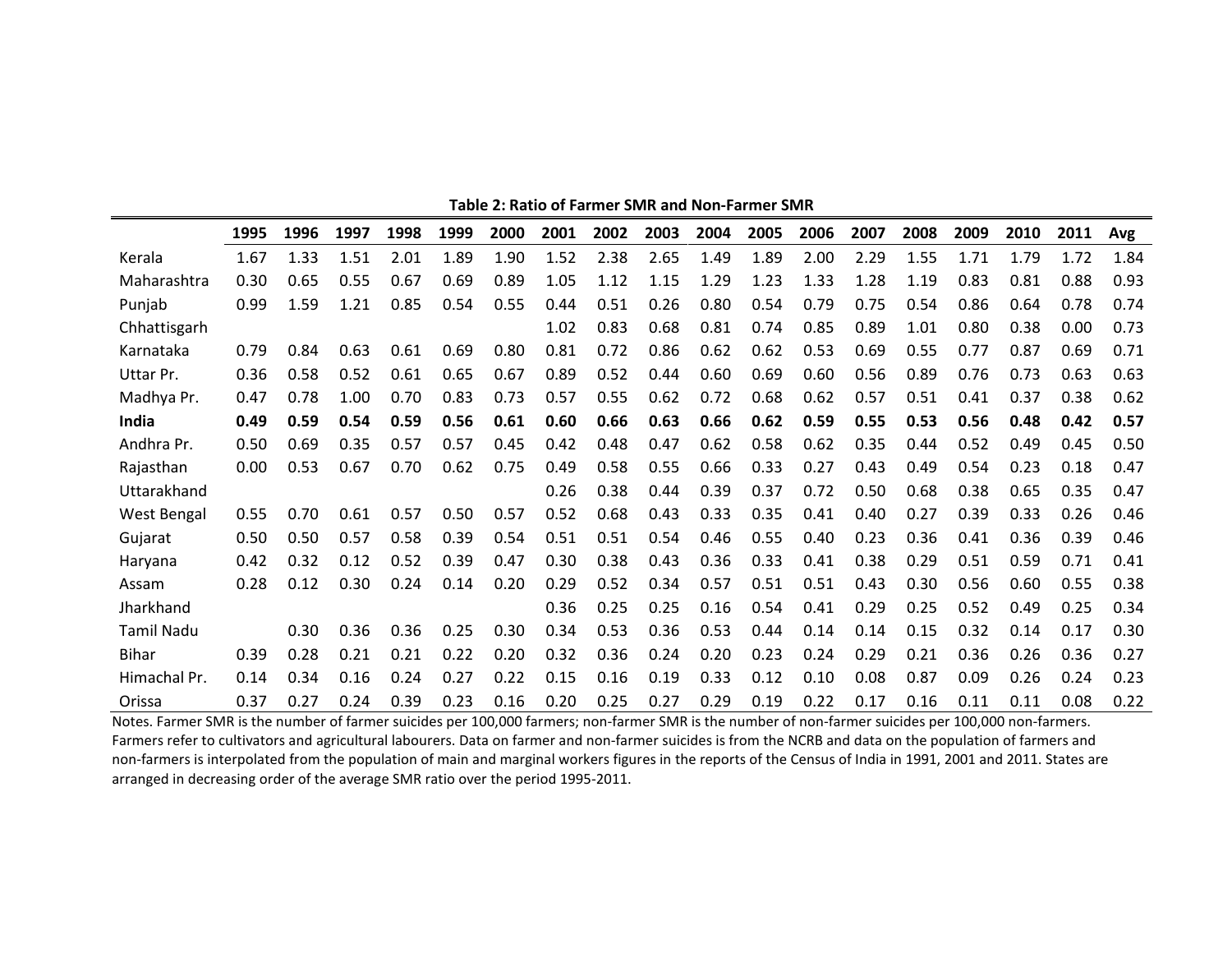|                   | 1995 | 1996 | 1997 | 1998 | 1999 | 2000 | 2001 | 2002 | 2003 | 2004 | 2005 | 2006 | 2007 | 2008 | 2009 | 2010 | 2011 |
|-------------------|------|------|------|------|------|------|------|------|------|------|------|------|------|------|------|------|------|
| Kerala            | 1.60 | 1.33 | 1.45 | 1.73 | 1.67 | 1.71 | 1.37 | 2.10 | 2.41 | 1.32 | 1.68 | 1.70 | 2.01 | 1.38 | 1.48 | 1.46 | 1.39 |
| Maharashtra       | 0.51 | 1.00 | 0.89 | 1.03 | 1.12 | 1.32 | 1.54 | 1.66 | 1.72 | 2.02 | 1.96 | 2.04 | 1.94 | 1.77 | 1.18 | 1.15 | 1.21 |
| Punjab            | 0.75 | 1.28 | 1.02 | 0.70 | 0.43 | 0.44 | 0.42 | 0.40 | 0.19 | 0.60 | 0.40 | 0.60 | 0.59 | 0.43 | 0.66 | 0.48 | 0.55 |
| Chhattisgarh      |      |      |      |      |      |      | 1.50 | 1.20 | 0.88 | 1.21 | 1.00 | 1.14 | 1.10 | 1.46 | 0.95 | 0.35 | 0.00 |
| Karnataka         | 0.71 | 0.88 | 0.75 | 0.66 | 0.86 | 0.92 | 0.98 | 0.87 | 1.02 | 0.72 | 0.74 | 0.60 | 0.74 | 0.59 | 0.85 | 0.96 | 0.71 |
| Uttar Pr.         | 0.42 | 0.57 | 0.51 | 0.74 | 0.80 | 0.72 | 1.13 | 0.61 | 0.50 | 0.63 | 0.77 | 0.61 | 0.58 | 0.99 | 0.77 | 0.81 | 0.66 |
| Madhya Pr.        | 0.66 | 1.12 | 1.24 | 0.92 | 1.17 | 0.99 | 0.89 | 0.82 | 0.91 | 1.17 | 1.16 | 1.00 | 0.87 | 0.71 | 0.54 | 0.46 | 0.53 |
| India             | 0.52 | 0.67 | 0.63 | 0.69 | 0.67 | 0.69 | 0.72 | 0.77 | 0.72 | 0.77 | 0.71 | 0.66 | 0.62 | 0.59 | 0.62 | 0.51 | 0.44 |
| Andhra Pr.        | 0.55 | 0.95 | 0.52 | 0.85 | 0.78 | 0.56 | 0.60 | 0.63 | 0.55 | 0.75 | 0.69 | 0.68 | 0.42 | 0.52 | 0.61 | 0.58 | 0.53 |
| Rajasthan         | 0.00 | 0.81 | 1.10 | 1.04 | 0.88 | 0.95 | 0.72 | 0.81 | 0.81 | 0.98 | 0.48 | 0.37 | 0.61 | 0.64 | 0.76 | 0.31 | 0.22 |
| Uttarakhand       |      |      |      |      |      |      | 0.43 | 0.70 | 0.69 | 0.55 | 0.36 | 0.94 | 0.64 | 1.01 | 0.59 | 1.01 | 0.52 |
| West Bengal       | 0.48 | 0.66 | 0.62 | 0.49 | 0.44 | 0.51 | 0.46 | 0.62 | 0.45 | 0.36 | 0.34 | 0.36 | 0.35 | 0.26 | 0.37 | 0.28 | 0.22 |
| Gujarat           | 0.63 | 0.73 | 0.82 | 0.86 | 0.54 | 0.79 | 0.75 | 0.67 | 0.66 | 0.58 | 0.66 | 0.47 | 0.28 | 0.40 | 0.47 | 0.41 | 0.41 |
| Haryana           | 0.47 | 0.37 | 0.14 | 0.60 | 0.41 | 0.53 | 0.37 | 0.41 | 0.47 | 0.39 | 0.33 | 0.41 | 0.39 | 0.30 | 0.52 | 0.55 | 0.62 |
| Assam             | 0.29 | 0.12 | 0.30 | 0.23 | 0.12 | 0.18 | 0.25 | 0.50 | 0.30 | 0.56 | 0.44 | 0.46 | 0.43 | 0.30 | 0.57 | 0.59 | 0.54 |
| Jharkhand         |      |      |      |      |      |      | 0.61 | 0.41 | 0.41 | 0.26 | 0.81 | 0.64 | 0.34 | 0.31 | 0.72 | 0.62 | 0.33 |
| <b>Tamil Nadu</b> |      | 0.34 | 0.45 | 0.50 | 0.32 | 0.36 | 0.41 | 0.71 | 0.43 | 0.65 | 0.52 | 0.17 | 0.17 | 0.17 | 0.39 | 0.16 | 0.19 |
| <b>Bihar</b>      | 0.39 | 0.29 | 0.22 | 0.21 | 0.21 | 0.28 | 0.40 | 0.35 | 0.27 | 0.23 | 0.21 | 0.28 | 0.33 | 0.22 | 0.38 | 0.29 | 0.32 |
| Himachal Pr.      | 0.29 | 0.67 | 0.25 | 0.34 | 0.58 | 0.42 | 0.35 | 0.32 | 0.34 | 0.55 | 0.25 | 0.19 | 0.14 | 1.38 | 0.17 | 0.50 | 0.45 |
| Orissa            | 0.45 | 0.37 | 0.27 | 0.49 | 0.31 | 0.19 | 0.23 | 0.28 | 0.29 | 0.28 | 0.18 | 0.24 | 0.15 | 0.18 | 0.12 | 0.13 | 0.10 |

**Table 3: Ratio of Male Farmer SMR and Male Non-Farmer SMR**

Notes. Male farmer SMR is the number of male farmer suicides per 100,000 male farmers; male non-farmer SMR is the number of male non-farmer suicides per 100,000 male non-farmers. Farmers refer to cultivators and agricultural labourers. Data on farmer and non-farmer suicides is from the National Crime Records Bureau, and data on the population of farmers and non-farmers is interpolated from the population of main and marginal workers figures in reports of the Census in 1991, 2001 and 2011. States are arranged in the same order as in Table 2.